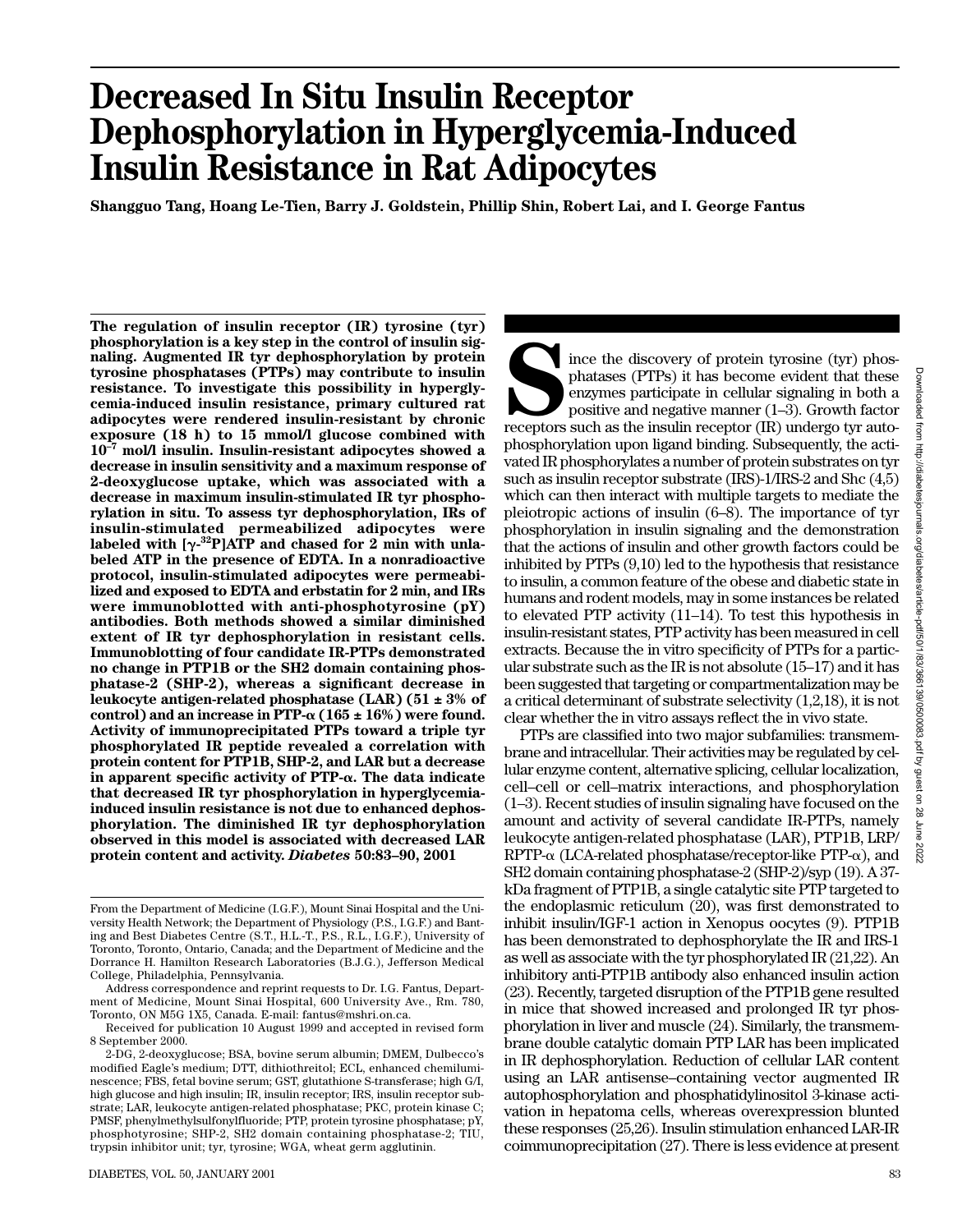for significant dephosphorylation of the IR by  $PTP$ - $\alpha$  and SHP- $2(28,29)$ , although PTP- $\alpha$  may suppress selective actions of insulin by another mechanism (30,31). SHP-2 may dephosphorylate IRS-1 (32,33); however, SHP-2 appears to be a positive mediator of insulin-stimulated ras activation (34,35). Transfection of a dominant-negative SHP-2 lacking the catalytic domain into rat adipocytes (36) and microinjection of either a glutathione S-transferase (GST)–SHP-2 SH2-domain fusion protein or anti-SHP2 antibodies into 3T3-L1 adipocytes (37) did not alter insulin-stimulated GLUT4 translocation.

In clinical studies of obese insulin-resistant human subjects, a role for enhanced LAR PTP activity in both adipose (38) and muscle tissue (39) has been suggested as a cause of the resistance. However, in another report, skeletal muscle PTP1B content and IR tyr dephosphorylating activity correlated negatively with insulin resistance (40).

The purpose of this study was first, to determine in a defined model of insulin resistance in adipocytes whether enhanced IR tyr dephosphorylation was responsible for the resistance, and second, whether any change in a candidate IR-PTP could be used to support the identity of the physiologically relevant adipocyte IR-PTP.

## **RESEARCH DESIGN AND METHODS**

**Materials.** Male Sprague-Dawley rats were from Charles River (St. Constant, Quebec, Canada). Dulbecco's modified Eagle's medium (DMEM), penicillin, streptomycin, and fetal bovine serum (FBS) were from Life Technologies (Grand Island, NY). Type 1 collagenase was from Worthington Biochemical (Freehold, NJ). 2-Deoxy-D-[<sup>3</sup>H]glucose (10 Ci/mmol) and [ $\gamma$ -<sup>32</sup>P]ATP (289 Ci/mmol) were from DuPont-New England Nuclear (Lachine, Quebec, Canada), and [ $\gamma^{.32}$ P]ATP (650 Ci/mmol) was from ICN (Costa Mesa, CA). Wheat germ agglutinin (WGA) coupled with agarose and protein A-Sepharose were obtained from Pharmacia (Uppsala, Sweden). The enhanced chemiluminescence (ECL) detection kit was from Amersham (Baie d'Urfe, Quebec, Canada). Aprotinin, bovine serum albumin (BSA), HEPES, *N*-acetyl-D-glucosamine, phenylmethylsulfonyl fluoride (PMSF), sodium orthovanadate (vanadate), and Triton X-100 were from Sigma (St. Louis, MO). Antiphosphotyrosine (pY) antibody (PY20) was purchased from Transduction Laboratories (Lexington, Kentucky). Anti-PTP1B antibody was from Oncogene Research (Cambridge, MA). Anti-LAR antibodies were prepared as described (25), anti-SHP2/Syp was from Santa Cruz (Santa Cruz, CA), and anti-IR antibodies were from Dr. C. Yip (University of Toronto) or Santa Cruz. The anti–PTP- $\alpha$ antibodies used were raised in rabbits using a GST fusion protein of the PTP- $\alpha$ cytoplasmic domain (amino acids  $175-275$  of rat  $PTP-\alpha$ ) or from Dr. J. Sap (New York University). Human insulin was a gift from Eli Lilly (Indianapolis, IN).

**Preparation of adipocytes and induction of insulin resistance.** Adipocytes from epididymal fat pads of male Sprague-Dawley rats (160–220 g) were isolated by collagenase digestion as previously described (41). Cells were resuspended in DMEM supplemented with 1% BSA, 0.5% FBS, 1% penicillin/streptomycin, and 25 mmol/l HEPES (pH 7.4) and incubated at 37°C for 18 h in a humidified atmosphere of 5%  $CO_2$  and air. To induce insulin resistance,  $10^{-7}$  mol/l insulin and 15 mmol/l glucose (final concentrations) were added to the medium. The DMEM used in control cells contained 5.6 mmol/l glucose. At the end of the 18 h, cells were harvested followed by minor modifications of the washing procedure to remove insulin (42,43). In brief, this consisted of washing twice in 30 mmol/l insulin-free Krebs-Ringer HEPES buffer, pH 7.0 (137 mmol/l NaCl, 5 mmol/l KCl, 1.2 mmol/l  $\text{KH}_{2}\text{PO}_{4}$ 1.2 mmol/l $\text{MgSO}_{4},$ 1.25 mmol/l $\text{CaCl}_{2},$ 1 mmol/l $\text{Na}$  pyruvate, 30 mmol/l HEPES, and 3% BSA), and incubating for an additional 30 min in this buffer at 37°C. Cells were then washed twice in Krebs-Ringer bicarbonate HEPES buffer (118 mmol/l NaCl, 5 mmol/l KCl, 1.2 mmol/l  $MgSO_4$ , 2.5 mmol/l CaCl<sub>2</sub>, 1.2 mmol/l  $KH<sub>2</sub>PO<sub>4</sub>$ , 5 mmol/l NaHCO<sub>3</sub>, 30 mmol/l HEPES, and 1 mmol/l Na pyruvate) with 3% BSA, pH 7.4, and resuspended in the same buffer with 1% BSA for measurement of 2-deoxyglucose (2-DG) uptake.

**2-DG uptake.** The 2-DG uptake assay was performed as previously described (44) with minor modifications. Adipocytes  $(8 \times 10^5 \text{ cells/ml})$  were preincubated in the presence of 0–17.2 nmol/l insulin for 30 min. Labeled 2-[<sup>3</sup>H]-DG (final concentration 50 µmol/l) was added and after 3 min at 37°C, the reaction was terminated by adding 500 µl of ice-cold 0.25 mmol/l phloretin. Nonspecific uptake mediated by simple diffusion, and trapping was determined by measuring 2-[<sup>3</sup>H]-DG uptake in the presence of 0.25 mmol/l phloretin and subtracted from total uptake to yield carrier-mediated 2-DG uptake.

**Anti-pY immunoblotting of insulin receptors.** Adipocytes were incubated overnight, washed as described above, and then stimulated for 15 min at 37°C with insulin. The reaction was terminated by the addition of ice-cold solubilization buffer (1% Triton X-100, 4 mmol/l EDTA, 2 mmol/l NaF, 1 mmol/l PMSF, 1 trypsin inhibitor unit (TIU)/ml aprotinin, 2 mmol/l vanadate, and 30 mmol/l HEPES, pH 7.6) and immediate freezing to –70°C. IRs were partially purified by WGA-agarose chromatography and <sup>125</sup>I-insulin binding in the lectinpurified fraction determined (41). Aliquots of the WGA-purified fractions containing equal amounts of IR were submitted to SDS-PAGE (7.5%) under reducing conditions as described (45).

After electrophoretic transfer of proteins to nitrocellulose membranes, the membranes were washed, blocked with 10% FBS, and immunoblotted with a 1:1,000 dilution of anti-pY antibody as described (41). Labeled proteins were visualized by autoradiography, and intensities of the 95-kDa bands were determined by densitometry. Receptor content was confirmed by immunoblotting with antibodies against the  $\beta$ -subunit (Dr. B. Posner, McGill University) (41). **In situ IR phosphorylation and dephosphorylation: [- 32P]ATP labeling.** To determine the extent of IR phosphorylation and dephosphorylation in the living adipocytes, the permeabilization protocol described by Mooney and Anderson (46) was adapted. After overnight incubation and washing as above, the adipocytes were resuspended in permeabilization medium (20 µg/ml digitonin, 20 mmol/l Tris, 125 mmol/l KCl, 5 mmol/l NaCl, 10 mmol/l MgCl<sub>2</sub>, 11.1 mmol/l glucose, and 1% BSA, pH 7.4) for 15 min at 37°C. After an additional 15 min in the presence or absence of insulin, 75  $\mu$ mol/l [ $\gamma$ <sup>-32</sup>P]ATP (8  $\mu$ Ci/nmol) and  $5 \text{ mmol/l}$  MnCl<sub>2</sub> were added. After  $5 \text{ min}$ , the cells were rapidly separated by centrifugation through oil and immediately frozen in liquid  $N<sub>2</sub>$ . Adipocytes were thawed and solubilized at 4°C in stopping solution (30 mmol/l Tris, 1% Triton X-100, 0.01% SDS, 10 mmol/l ATP, 30 mmol/l Na phosphate, 10 mmol/l Na pyrophosphate, 1 mmol/l p-nitrophenylphosphate, 10 mmol/l -glycerophosphate, 2 mmol/l phosphotyrosine, 50 mmol/l NaF, 1 mg/ml benzamidine, 10 TIU/ml aprotinin, 1 mg/ml bacitracin, 1 mmol/l PMSF, and 2 mmol/l vanadate, pH 7.5). The fat cake was removed, and the solubilized extract was centrifuged at 100,000*g* for 1 h.

IRs were immunoprecipitated from aliquots of the cell extracts containing equal amounts of protein, subjected to SDS-PAGE on 5–15% resolving gels, and dried and exposed to film (Kodak X-Omat; Kodak). The intensities of the 95-kDa bands on the autoradiograms were quantified by densitometry.

To determine the extent of dephosphorylation, the  $[\gamma^{32}P]ATP$  was chased with excess unlabeled ATP (8 mmol/l) and 11 mmol/l EDTA. EDTA was previously shown to markedly inhibit further tyr phosphorylation and not to alter the rate of IR tyr dephosphorylation (46). The reactions were terminated after 2 min of chase, and residual labeling of IRs was determined as described above for phosphorylation. To be certain that any difference in dephosphorylation was attributable to tyr dephosphorylation, representative gels were extensively washed with KOH to remove <sup>32</sup>P labeling of phosphoserine and phosphothreonine as previously described (45). The intensity of the 95-kDa -subunit in each dephosphorylation experiment was expressed relative to the insulin-stimulated phosphorylation, which was designated as 100%.

**In situ IR dephosphorylation: anti-pY immunoblotting.** To confirm the results of the labeling studies and establish a nonradioactive protocol to assay in situ dephosphorylation, the above permeabilization procedure was modified. Briefly, the adipocytes were exposed to  $10^{-7}$  mol/l insulin in the absence and presence of 1 mmol/l erbstatin for 15 min. The cells were centrifuged, and the medium was replaced with permeabilization medium without insulin, ATP,  $Mg^{2+}$  or  $Mn^{2+}$  and supplemented with 1 mmol/l erbstatin and 10 mmol/l EDTA. After 2 min at 37°C, the cells were harvested and rapidly frozen to –70°C. The adipocytes were solubilized, and IRs were partially purified by WGA chromatography. Equal amounts of IRs were subjected to SDS-PAGE, transferred to membranes, and immunoblotted with anti-pY and anti-IR antibodies as above. Detection was with ECL (Amersham) performed according to the manufacturer's protocol. The extent of pY dephosphorylation was calculated after subtraction of the basal level of IR pY detected in the absence of insulin from the maximum and dephosphorylated levels as indicated below:

## %Dephosphorylation =  $[(max pY - basal) - (dephosphorylated pY - basal)] \times 100$ (max pY – basal)

**Immunoblotting of PTPs.** At the end of the overnight incubations, the adipocytes were washed and homogenized in lysis buffer (10 mmol/l Tris, 1% Triton X-100, 0.5% NP-40, 10% glycerol, 150 mmol/l NaCl, 1.5 mmol/l MgCl<sub>2</sub>, 1 mmol/l EDTA, 1 mmol/l vanadate, 50 mmol/l NaF, 7.5 mmol/l Na phosphate, 10 mmol/l dithiothreitol (DTT), 1 mmol/l PMSF, 10 µg/ml leupeptin, 10 µg/ml aprotinin, and 2.5 µmol/l pepstatin A, pH 7.5). Equal amounts of protein (100 µg) were separated by SDS-PAGE (7.5%), transferred to membranes, and immunoblotted with anti-PTP antibody— $1:1,000$  dilution for PTP- $\alpha$  and SHP-2 and 1:100 for PTP1B and LAR. Detection was performed by ECL, and intensity of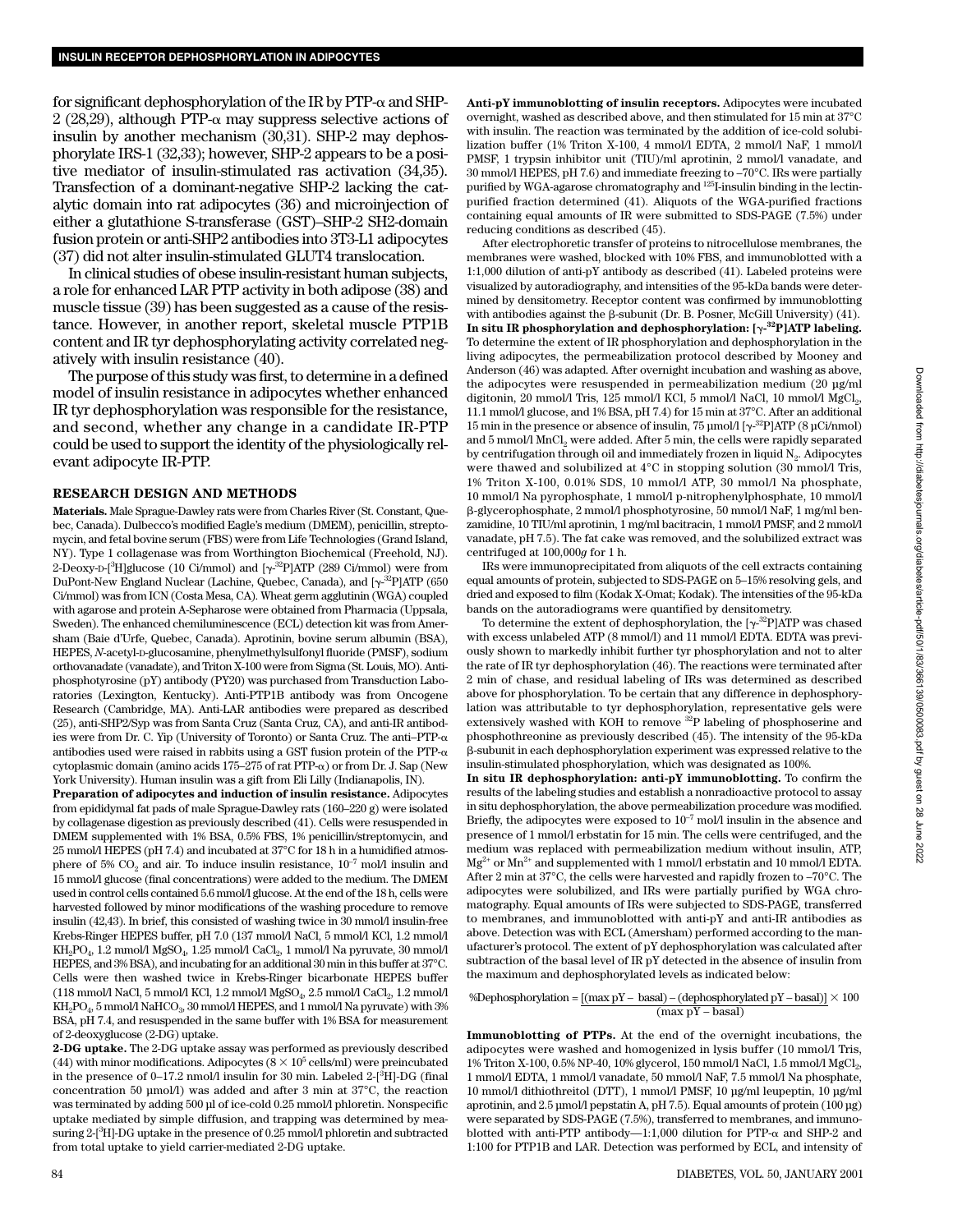

**FIG. 1. Insulin-stimulated glucose uptake in control and insulin-resistant adipocytes. Rat adipocytes were incubated in DMEM supplemented** with 1% BSA, 0.5% FBS, and 25 mmol/l HEPES in 5.6 mmol/l ( $\bullet$ , con**trol) or 15 mmol/l glucose and 10–7 mol/l insulin (, resistant). After 18 h at 37°C, the cells were washed, and 2-DG was uptake assayed.** *A***: Results are means ± SE of five to six separate experiments and plotted as the percent above basal.** *B***: The data are plotted as the percent of maximum to illustrate the difference in insulin sensitivity. Absolute glucose uptake values in the basal state were 95 ± 6.8 and**  $83 \pm 17.3$  pmol/ 3 min/  $8 \times 10^5$  cells in control and resistant cells, **respectively (NS). \****P* **< 0.05; \*\****P* **< 0.01.**

the bands was determined by densitometry. The linear range of detection was confirmed by loading and immunoblotting half and twice the initial protein concentrations (data not shown).  $\beta$ -Actin was immunoblotted as a control.

**In vitro PTP assay.** One milligram of total protein (500 µg for PTP1B) from control and resistant cell lysates was precleared with protein A-Sepharose. Immunoprecipitated PTPs were washed with phosphatase assay buffer (100 mmol/l HEPES, pH 7.6, 1 mmol/l DTT, 2 mmol/l EDTA, 150 mmol/l NaCl, and 1 mg/ml BSA) and incubated in a final volume of 60 µl with 100 µmol/l of IR peptide TRDIpYETDpYpYRK (Biomol, Plymouth Meeting, PA). After 2 h at 22°C, phosphatase reactions were terminated by adding 40 µl aliquots to 100 µl of Biomol Green reagent, and the release of inorganic phosphate  $(P_i)$  was determined by the absorbance measured at 630 nm using the Titertek Plus 96-well plate reader (47). Measured PTP activity was linear from 0.5 to 2 times the total lysate protein concentrations used for immunoprecipitation (data not shown). **Data analysis.** Results are presented as means ± SE. The significance of the differences between groups was determined using paired or unpaired Student's *t* test (two-tailed) and analysis of variance. Differences were considered significant at *P* < 0.05.

# **RESULTS**

**2-DG uptake.** The 18-h culture of isolated rat adipocytes in a high glucose and high insulin (high G/I)-containing medium resulted in insulin resistance of glucose uptake. Basal glucose uptake was not significantly altered (control,  $95 \pm$ 6.8 pmol/3 min/8  $\times$  10<sup>5</sup> cells; resistant, 83  $\pm$  17.3 pmol/3 min/  $8 \times 10^5$  cells; NS). However, maximum insulin-stimulated 2-DG uptake was significantly decreased in resistant cells (control,  $306 \pm 20.4$  pmol/3 min/8  $\times$  10<sup>5</sup> cells; resistant, 189  $\pm$  24.4 pmol/  $3 \text{ min/8} \times 10^5 \text{ cells}; P < 0.01$ ). The insulin dose-response curves are depicted as percent above basal in Fig. 1*A*. When normalized and plotted as a percent of maximum, the data demonstrate a decrease in insulin sensitivity. Thus, the concentration of insulin required to stimulate glucose uptake to 50% of maximum was significantly increased in resistant cells (control,  $0.12 \pm 0.01$  nmol/l; resistant,  $0.34 \pm 0.10$  nmol/l;  $P < 0.05$ ) (Fig. 1*B*). These results are similar to those previously reported in this model (42).

**Insulin receptor autophosphorylation.** To determine whether resistance to insulin is present at the level of the IR, the washed adipocytes were stimulated for 15 min with various concentrations of insulin, and the pY content of WGApurified IRs was determined by immunoblotting. Basal IR pY content corrected for the amount of IR was not different (arbitrary densitometric units: control,  $0.42 \pm 0.165$ ; resistant,  $0.49 \pm 0.176$ ;  $n = 4$ ). However, the stimulation by maximal insulin was decreased in the high G/I exposed cells (control, 7.3  $\pm$  1.56; resistant,  $3.35 \pm 0.46$ ;  $P < 0.05$ ) (Fig. 2). Two insulin



**FIG. 2. Insulin-stimulated insulin receptor tyr phosphorylation in control and insulin-resistant adipocytes. Rat adipocytes were rendered insulin resistant over 18 h, washed, and stimulated for 15 min with and without 10–7 mol/l insulin. Equal amounts of WGA-purified IRs were separated by SDS-PAGE and immunoblotted with anti-pY antibodies.** *A***: Representative immunoblot showing tyr phosphorylation of a 95-kDa IR -subunit in control and resistant adipocytes. Membranes** were reprobed to determine the total IR  $\beta$ -subunit.  $B$ : Intensities **(arbitrary units) of anti-pY immunoblots were corrected for total IR. Results depicted are the means ± SE increases above basal of four independent experiments. There was no difference in basal pY/IR values between control and resistant adipocytes (see text), whereas after insulin stimulation, pY/IR was 54% lower in resistant cells. \****P* **< 0.05.**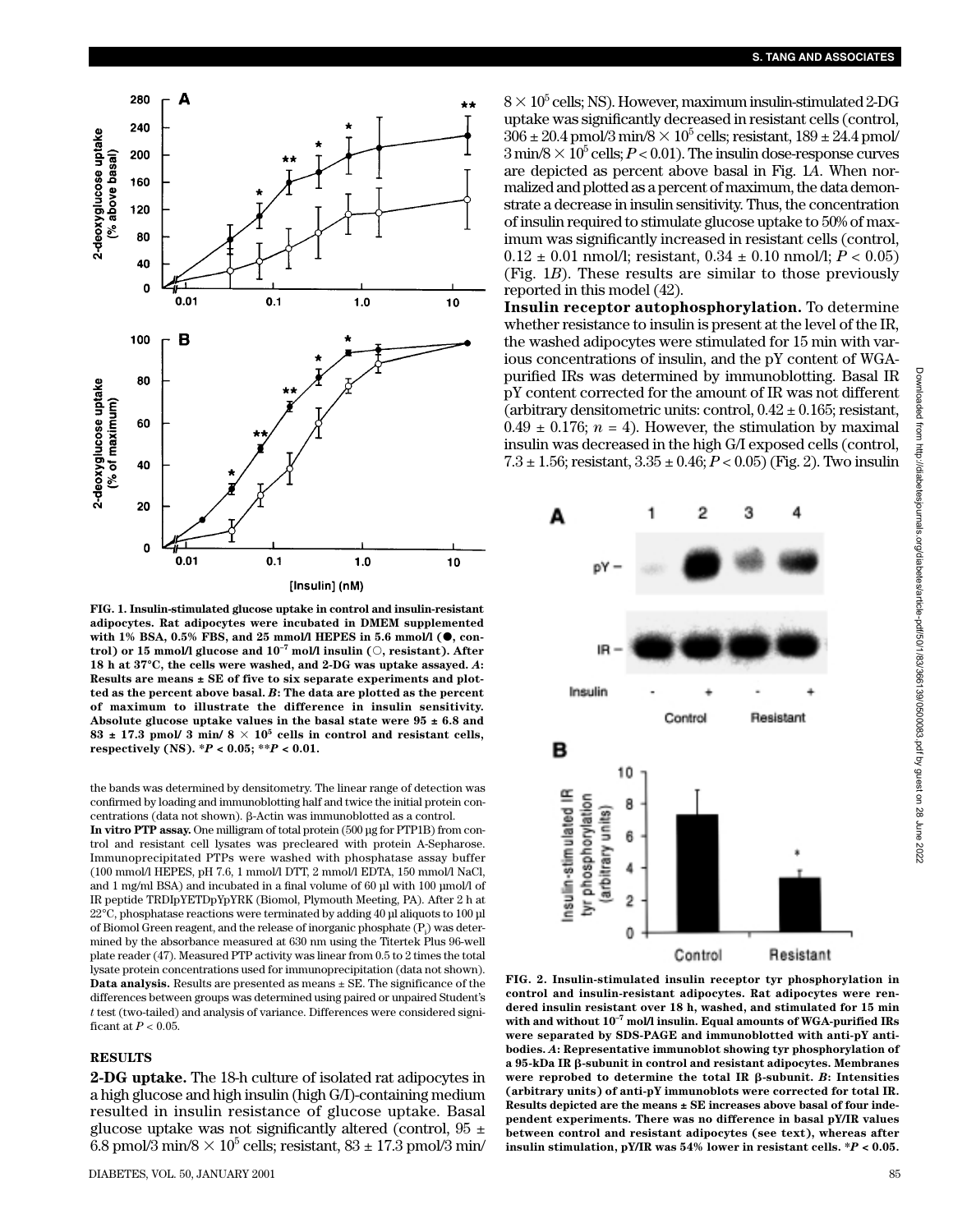

**FIG. 3. Insulin receptor phosphorylation and dephosphorylation in permeabilized adipocytes. Adipocytes were incubated for 18 h, washed, per**meabilized with digitonin, and stimulated with and without  $10^{-7}$  mol/l insulin in the presence of [ $\gamma$ - $^{32}$ P]ATP. Labeled ATP was chased with excess **unlabeled ATP and EDTA, and dephosphorylation was allowed to proceed for 2 min. IRs were immunoprecipitated and subjected to SDS-PAGE, and the extent of 32P labeling of the 95-kDa -subunit was determined by densitometry of autoradiograms.** *A***: Representative experiment show**ing insulin-stimulated <sup>32</sup>P labeling of an IR from control (lane 1 and 2) and resistant (lane 3 and 4) adipocytes. Phosphorylation (lane 1 and *3***) and 2-min dephosphorylation (***lane 2* **and** *4***) are shown.** *B:* **Left panel: Phosphorylation stimulated by insulin, designated as 100% in control cells (C), was decreased in resistant cells (R)**  $(n = 5)$  **(\****P* $\lt 0.05$ **, C vs. R). Right panel: The extent of <sup>32</sup>P label remaining after 2 min of dephosphorylation is shown as the percent of maximum insulin-stimulated phosphorylation in each condition. There was ~35% dephosphorylation in control cells but no significant dephosphorylation observed in resistant cells (** $n = 5$ **;**  $P < 0.05$ **, C vs. R) (see text for details).** 

dose-response curves did not show any shift in sensitivity to insulin of IR tyr phosphorylation (data not shown).

This technique assessed the extent of IR tyr autophosphorylation in the intact cell. In a cell-free system, IR tyr kinase activity of the WGA-purified IRs was assessed using poly-[glu:tyr] (4:1) as substrate. There was no significant change in either the insulin dose-response curves (sensitivity) or in maximum response (data not shown). These data indicate that there is no apparent defect in enzymatic activity if the receptor is removed from its cellular environment. It should be noted that 125I-insulin binding to intact adipocytes was minimally decreased  $(10 \pm 5\%)$  by the 18-h incubation in high G/I (data not shown). This is consistent with previous studies showing an efficient IR recycling mechanism in adipocytes and an inability of IR downregulation to account for the insulin resistance in this model (42). **In situ 32P labeling of the IR.** One possible explanation for the observed defect in insulin-stimulated IR autophosphorylation was an increased activity of an IR-PTP. As a means to study IR phosphorylation and dephosphorylation in situ, the digitonin-permeabilized adipocyte model was used. Using this technique, IR autophosphorylation remained responsive to insulin, and the IR was rapidly labeled using  $[\gamma^{.32}P]$ ATP in situ. In preliminary experiments carried out with unlabeled ATP, it was demonstrated that equal amounts of IRs were immunoprecipitated from control and resistant cells (data not shown). The extent of  ${}^{32}P$  labeling of the IR in the unstimulated state was not different in insulin-resistant adipocytes  $(94.9 \pm 7.04\%$  of control,  $n = 3$ ). However, after insulin stimulation, labeling was significantly decreased to  $66.5 \pm 10.7\%$  of the control ( $P < 0.05$ ,

 $n = 5$ ) (Fig. 3). This decrease was consistent with the results obtained by immunoblotting with anti-pY antibody.

To assess dephosphorylation, a chase with unlabeled ATP for 2 min was used. In control adipocytes, the  $^{32}P$  labeling of the IR was decreased after 2 min to  $64.7 \pm 11.5\%$  of that observed after insulin stimulation, whereas in the resistant cells, there was no apparent dephosphorylation  $(100.9 \pm 18.9%) (P < 0.05$  compared with control,  $n = 5$ ) (Fig. 3). We noted that the extent of dephosphorylation over 2 min was less in these experiments in which adipocytes were cultured for 18 h compared with the results previously reported by Mooney and Anderson (46) in freshly isolated adipocytes. To determine whether any of the differences between fresh and cultured cells or between control and resistant cells could be accounted for by ser/thr phosphorylation, the gels from two experiments were washed with KOH. The alkali-resistant  ${}^{32}P$  incorporation, i.e.,  ${}^{32}P$ -tyr, could then be compared. This comparison demonstrated a greater degree of dephosphorylation after 2 min of chase in both control (26% of maximum insulin-stimulated  $^{32}P$  label remaining) and resistant (46% of maximum insulin-stimulated 32P label remaining) adipocytes (data not shown). These results indicated that there was a substantial amount of ser/thr phosphorylation present and that the resistant cells showed a lesser extent of IR tyr dephosphorylation.

**In situ IR tyr dephosphorylation: anti-pY immunoblotting.** To confirm the findings of the alkali wash of the <sup>32</sup>P-labeled receptors, a nonradioactive modification of the permeabilized adipocyte method was developed. The intact adipocytes were stimulated with insulin for 15 min, followed by the permeabilization procedure. In the modified protocol, the tyr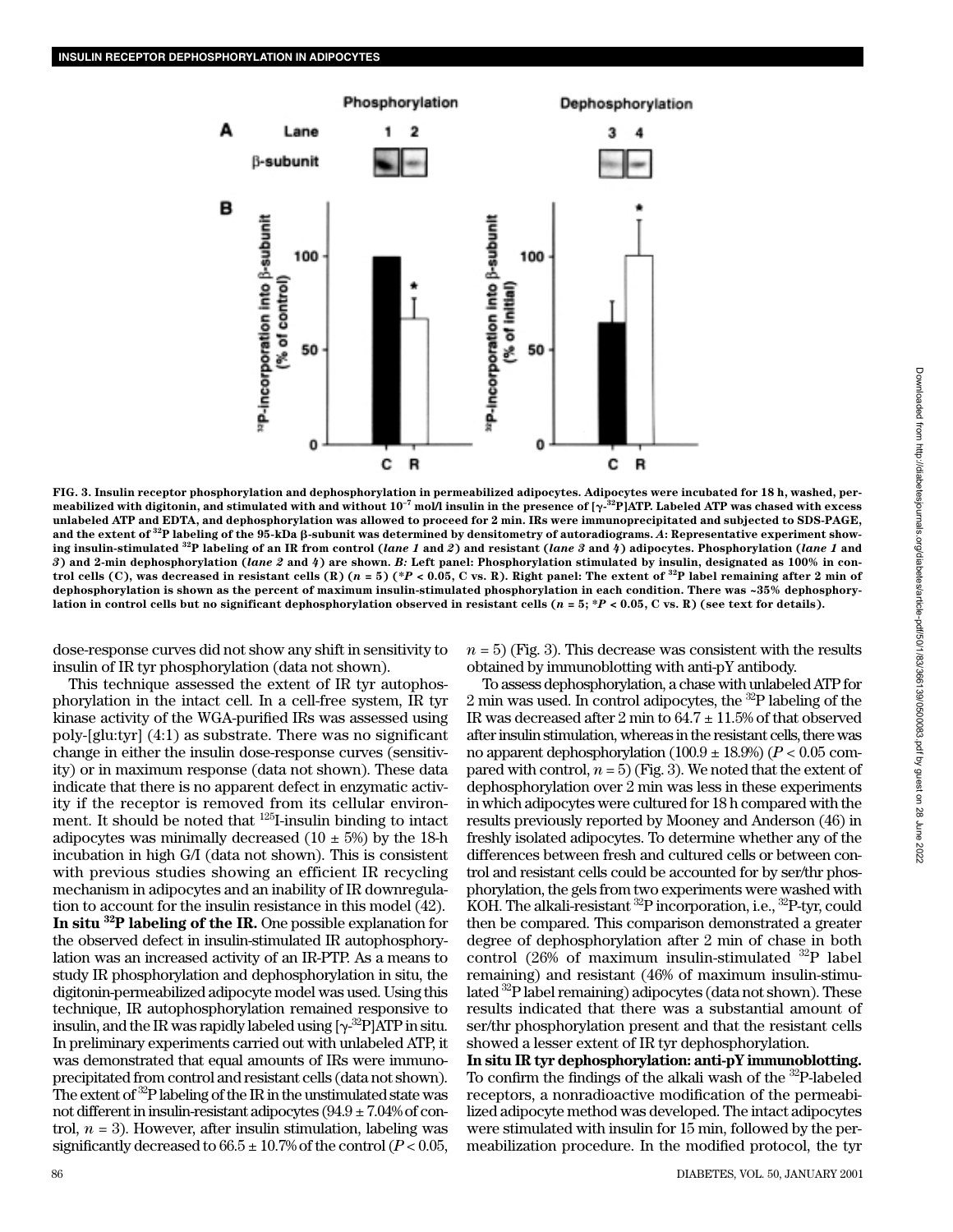

**FIG. 4. In situ insulin receptor tyr phosphorylation and dephosphorylation. Adipocytes were incubated and washed as described in Fig. 1. Cells were stimulated with 10–7 mol/l insulin for 15 min at 37°C, then permeabilized with digitonin in medium supplemented with erbstatin and EDTA, and dephosphorylation was allowed to proceed for 2 min. Equal amounts of WGA-purified IRs were separated by SDS-PAGE and immunoblotted with anti-pY antibodies and anti–IR--subunit antibodies.** *A***: Representative immunoblots are shown for IRs from control (C) and resistant (R) adipocytes. Maximum tyr phosphorylation (***lane 1* **and** *2***) and remaining pY after 2-min dephosphorylation (***lane 3* **and** *4***) are shown for control and resistant adipocytes.** *B***: Densitometry (arbitrary units) of pY/IR was determined, and the extent of tyr dephosphorylation was calculated after designating maximum pY/IR as 100% in each condition (left panel, control; right panel, resistant). Similar results were obtained in three separate experiments.**

kinase inhibitor erbstatin was added, which completely blocked insulin stimulation of IR tyr phosphorylation (data not shown). Equal amounts of WGA-purified IRs, determined by  $125$ I-insulin binding and confirmed by immunoblotting with anti-IR antibody, were immunoblotted with anti-pY. Similar to the results shown in Fig. 2, insulin-stimulated IR tyr phosphorylation was decreased in resistant cells. Furthermore, the extent of tyr dephosphorylation was greater in control adipocytes than in resistant adipocytes (Fig. 4). In three separate experiments, dephosphorylation ranged from 64 to 75% in control cells and 37 to 46% in resistant cells. These results showed the same difference as observed in the above in situ 32P-labeling protocol in which the gels were treated with KOH (extent of dephosphorylation: control 74%, resistant 54%) and indicate decreased IR dephosphorylation in adipocytes exposed to high G/I.

**PTP immunoblots.** Previous studies have implicated several PTPs as candidate enzymes with activity toward the IR namely LAR, PTP1B, PTP- $\alpha$ , and SHP-2. To determine whether the cellular protein content of any of these was altered in this model of insulin resistance and correlated with the apparent decrease in IR tyr dephosphorylation, total solubilized cell lysates were subjected to SDS-PAGE followed by immunoblotting with specific anti-PTP antibodies. There were no changes in SHP-2 or PTP1B. However, there was a significant increase in total cellular PTP- $\alpha$  (165  $\pm$  16% of control,  $P < 0.01$ ) and a significant decrease in LAR  $(51 \pm 3\% \text{ of control}, P < 0.01)$ in the insulin-resistant adipocytes (Fig. 5). Immunoblotting of -actin as a control showed no difference between control and resistant adipocytes (data not shown).

**PTP activities.** To investigate whether alterations in PTP protein level reflected changes in the activity of individual PTPs, the candidate PTPs immunoblotted above were assayed for activity after immunoprecipitation. A triphosphopeptide representing the catalytic regulatory domain of the IR was used as substrate. Correlating with protein levels, the activities of SHP-2 and PTP1B were unchanged, and LAR activity was decreased  $(59 \pm 6\%, P < 0.01)$  compared with control (Fig.  $6A$ ). PTP- $\alpha$  activity in the assay was much lower than expected from the protein level (insulin-resistant adipocytes,  $60 \pm 5\%$  of control,  $P < 0.01$ ). The specific activity of each PTP (calculated as the ratio of activity/protein content of resistant cells relative to control; designated as 100%) was not different for SHP-2, PTP1B, or LAR, whereas PTP- $\alpha$  specific activity was decreased  $(36 \pm 7\%)$  in the resistant cells (Fig. 6*B*). It should be noted that there were no differences in the extent of immunoprecipitation of the PTPs from control and resistant cell lysates (70  $\pm$  5% for LAR and PTP- $\alpha$  and 90  $\pm$  5% for PTP1B and SHP-2).



**FIG. 5. Protein tyrosine phosphatase content in control and insulinresistant adipocytes. Adipocytes were incubated as described in Fig. 1. Cells were solubilized, and equal amounts of protein were separated by SDS-PAGE, transferred to membranes, and immunoblotted with anti-PTP antibodies.** *A***: Representative immunoblots. C, control adipocytes; R, resistant adipocytes.** *B***: The intensities (arbitrary units) of bands from resistant adipocytes are shown as the percent of control. Total amount of SHP-2 and PTP1B were unchanged, whereas PTP- was increased and LAR was decreased. \****P* **< 0.01; \*\****P* **< 0.001, C vs. R.** *n* **= 4–6.**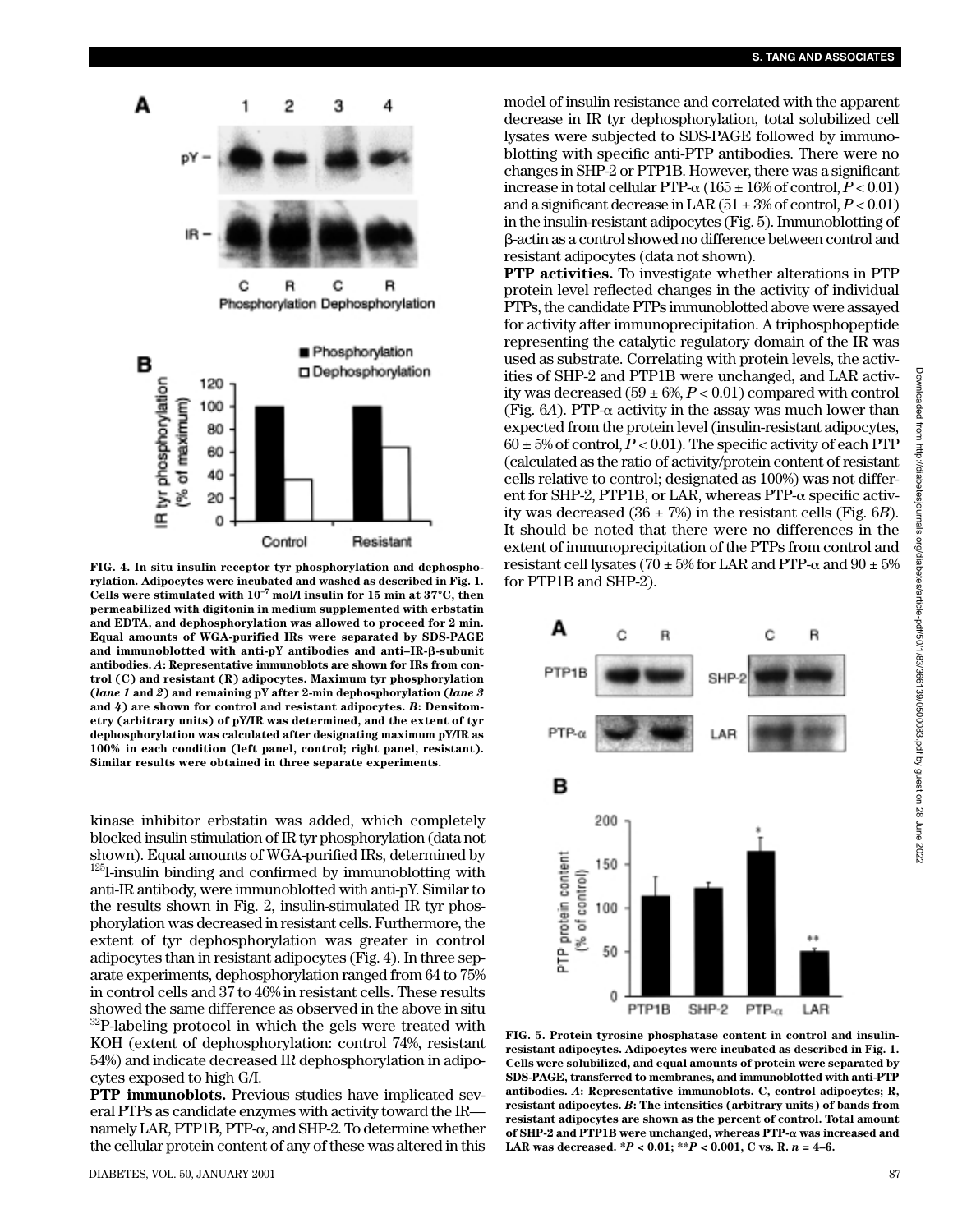

**FIG. 6. PTP activities of SHP-2, PTP1B, PTP-, and LAR from control and insulin-resistant adipocytes. Adipocytes were incubated as described in Fig. 1. Cell lysates were prepared, and PTPs were immunoprecipitated from equal amounts of protein. PTP activity was assessed in the immunocomplexes using the malachite green assay.** *A***: Total phosphatase activities of immunocomplexes. There was no change in PTP1B and SHP-2, but activities of PTP-** $\alpha$  **and LAR (** $P < 0.01$  **for both) were significantly decreased in resistant adipocytes (***n* **= 4–6).** *B***: Specific PTP activities. PTP activities determined in** *A* **were corrected for PTP content, and the ratios from resistant cells were compared with control cells (designated as 1.0). Only PTP- showed a decrease in specific activity in resistant cells (***P* **< 0.05).**

### **DISCUSSION**

The cause of the insulin resistance found in type 2 diabetes is multifactorial and, at least in part, acquired (48). Some of the defects such as decreased IR autophosphorylation activity are reversible with improvement in metabolic control (49). Insulin resistance can be induced in vitro by exposure to a diabetic milieu. Primary rat adipocytes cultured in the presence of high G/I develop diminished insulin sensitivity and maximum response of glucose transport (42), defects similar to those observed in human adipocytes from subjects with type 2 diabetes (50). Diminished IR autophosphorylation has also been reported after exposure of adipocytes to high glucose concentrations (51). In this study, we found a decrease in insulin stimulation of glucose uptake and of IR autophosphorylation in situ in rat adipocytes exposed to high G/I.

One possible explanation for such a defect is elevated IR tyr dephosphorylation. Previous studies of human subjects with insulin resistance suggested that increased PTP activity is present in some cases (11,38,39). Elevated PTP activity has also been reported in several rodent models of insulin resistance (12–14). However, in these studies, PTP activity

was only assessed in vitro, and it has been difficult to prove that augmented IR tyr dephosphorylation is responsible for a decrease in IR tyr phosphorylation.

Our approach to test this possibility in the rat adipocyte model was to assess IR dephosphorylation in situ using two permeabilization protocols. Labeling of the IR with  $[\gamma^{.32}\rm{P}] \rm{ATP}$ in permeabilized adipocytes revealed that insulin-stimulated  $32\overline{P}$  labeling was diminished in the insulin-resistant cells to ~66% of that in control cells, consistent with a decrease in IR phosphorylation. Limiting further phosphorylation by the addition of EDTA and chasing with excess unlabeled ATP revealed that the extent of dephosphorylation after 2 min was significantly greater in control cells than resistant cells. Enriching for phosphotyrosine by removal of phosphate from ser and thr residues using alkali treatment showed that the extent of tyr dephosphorylation was greater in control cells  $(-74%)$  than in resistant cells  $(-54%)$ . These results were confirmed using a modified protocol in which adipocytes were stimulated with insulin and then permeabilized with medium supplemented with EDTA and erbstatin to inhibit further IR tyr autophosphorylation. The extent of IR tyr dephosphorylation determined by immunoblotting with anti-pY was decreased in the insulin-resistant cells.

The difference in IR  $^{32}P$  labeling before and after the KOH wash indicated that a substantial amount of ser/thr phosphorylation was present. It has been well documented that insulin stimulates ser/thr phosphorylation of its receptor (5,8). Furthermore, chronic exposure to high insulin and/or high glucose concentrations has been associated with enhanced IR ser/thr phosphorylation (52,53). Assuming that only and most ser/thr phosphate was removed by the alkali wash, it was estimated that  $\sim$ 39% of the <sup>32</sup>P labeling of the insulin-stimulated IR was associated with  $^{32}$ P-ser and/or  $^{32}$ P-thr in control cells and that this was increased to 55% in resistant cells. Several studies have implicated protein kinase C (PKC) as a mediator of IR ser/thr phosphorylation and suggested that this phosphorylation was the cause of the associated defect in insulin-stimulated IR tyr autophosphorylation (51,54–56). However, this has not been a universal finding (57). Furthermore, IRs with a truncated COOH-terminal domain in which a number of the ser/thr phosphorylation sites are absent remain sensitive to the effects of glucose and PMA (phorbol myristate acetate) (53). Thus, the role of the apparent increase in IR ser/thr phosphorylation in the insulin-resistant adipocytes is not clear.

The data in this study indicate that in this model, augmented IR tyr dephosphorylation does not account for the insulin resistance, and the decrease would in fact predict increased insulin signaling. There are a number of possible explanations for this apparent discrepancy. First, the defect in IR autophosphorylation may be related to increased ser/thr phosphorylation in the juxtamembrane region. Alternatively, the decrease may be caused by an endogenous IR kinase inhibitor. For example, in the case of tumor necrosis factor- $\alpha$ -induced insulin resistance, ser phosphorylated IRS-1 acts as such an inhibitor (58). A similar phenomenon has recently been described for the inhibition of IR autophosphorylation by a number of diacylglycerol-sensitive PKC isoforms (59). It has also been suggested that efficient IR tyr dephosphorylation is necessary to maintain insulin sensitivity (60). If this hypothesis is correct, the influence of an IR-PTP may be biphasic, with insulin resistance resulting from increased or decreased activity. Finally, it should be noted that the specific tyr residues that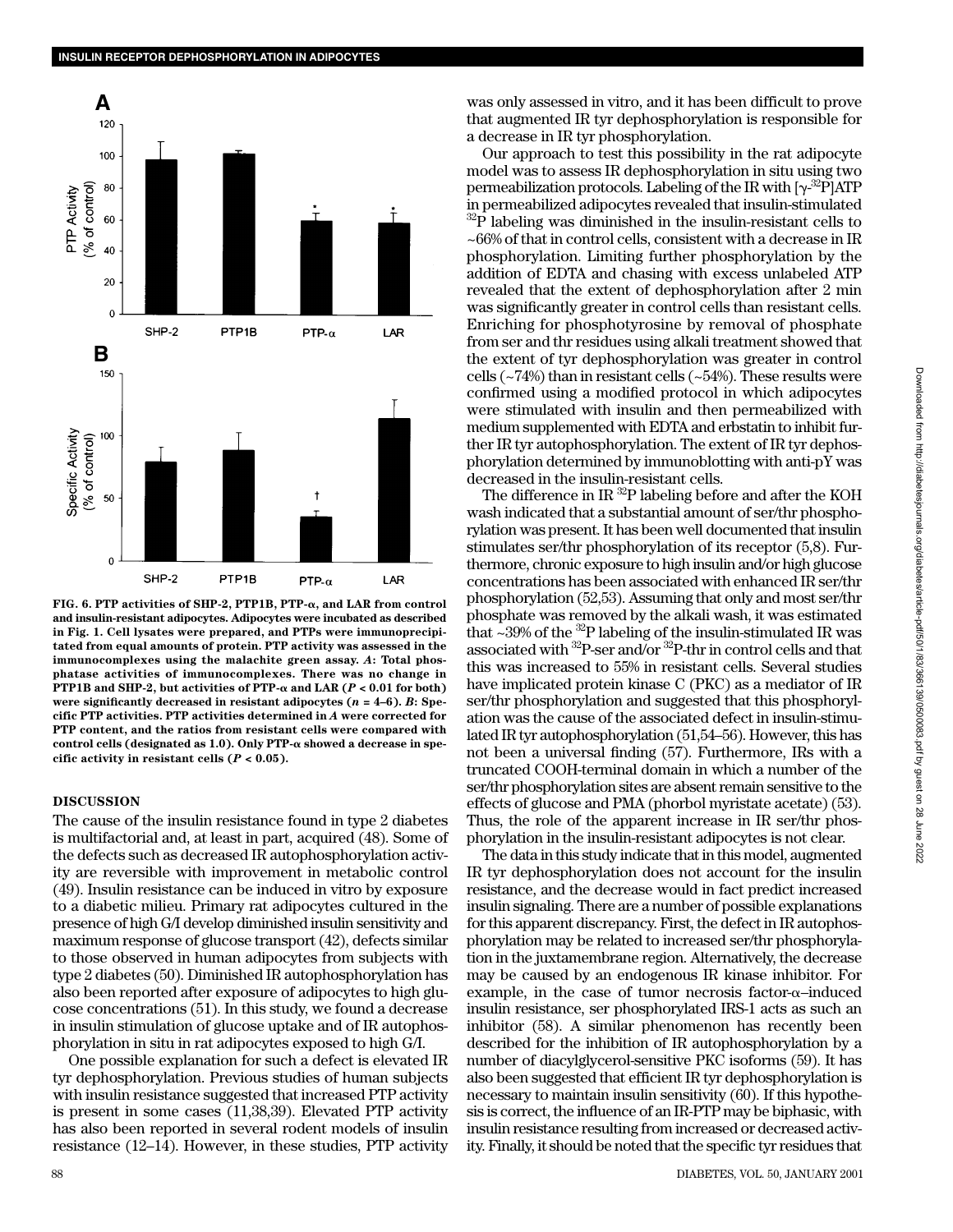are dephosphorylated more slowly in the resistant cells remain to be identified and may not be those that positively influence kinase activity in the regulatory domain.

At this time, it is not clear whether one or more than one PTP is responsible for the physiological regulation of IR tyr dephosphorylation. The major candidate enzymes are PTP1B, LAR, and  $PTP-\alpha$  (19). Immunoblotting of whole-cell lysates showed that the only candidate enzyme that was decreased in resistant adipocytes was LAR. In addition, total-cell LAR-related PTP activity was decreased in proportion to its amount. There are previous data that support the notion that LAR plays a major role as an IR-PTP (25–27). In obese human subjects with insulin resistance, an increased cellular content of LAR was found in adipocytes (38) and, more recently, in muscle (39). This finding appeared to account for the increased PTP activity measured in cell lysates. However, it is noteworthy that these subjects did not manifest overt diabetes and that, in contrast, studies of PTP activity in subjects with type 2 diabetes showed a decrease in PTP activity toward the IR (39,40,61). The in vitro model used here, which combines the metabolic perturbations of both hyperinsulinemia and hyperglycemia, may be more representative of the latter subjects.

Although our data show a correlation between decreased IR dephosphorylation and diminished LAR protein content and activity, the results do not prove that the two are causally related. It is of interest that in the mouse lacking PTP1B, IR tyr phosphorylation was increased and prolonged in liver and muscle but not in adipose tissue (24). PTP1B has also recently been suggested to participate in IRS-1 dephosphorylation (62). On the other hand, in the LAR<sup>-/-</sup> mouse, in vivo peripheral insulin resistance was observed (63), but isolated adipose tissue was not studied. The possibility of tissue specificity in the relative contribution of different PTPs to IR dephosphorylation is suggested but remains to be clearly demonstrated.

Although PTP- $\alpha$  content was increased in the resistant cells, its specific activity was decreased. Whereas this may also provide an explanation for decreased IR tyr dephosphorylation (28,31), recent studies do not support the concept that the IR is an in vivo substrate of this PTP (30,64).

In summary, this study is the first in situ assessment of IR dephosphorylation in intact insulin-resistant cells. Our results demonstrate a diminished IR tyr dephosphorylation in adipose tissue rendered insulin-resistant by exposure to high G/I and indicate that the defect in insulin-stimulated IR autophosphorylation is not accounted for by excess IR dephosphorylation. The data also support, but do not prove, a role for LAR as an IR-PTP in adipose tissue.

#### **ACKNOWLEDGMENTS**

This work was supported by the Medical Research Council of Canada (grant MT-7658 to I.G.F.). P.S. was supported by a Department of Physiology, Life Sciences Summer Studentship.

We would like to thank Guy Deragon for help with the kinase assays and Barbara Baubinas for administrative and secretarial assistance.

#### **REFERENCES**

- 1. Fischer EH, Charbonneau H, Tonks NK: Protein tyrosine phosphatases: a diverse family of intracellular and transmembrane enzymes. *Science* 253: 401–406, 1991
- 2. Denu JM, Stuckey JA, Saper MA, Dixon JE: Form and function in protein dephosphorylation. *Cell* 87:361–364, 1996
- 3. Tonks NK, Neel BG: From form to function: signaling by protein tyrosine phosphatases*. Cell* 87:365–368, 1996
- 4. Cheatham B, Kahn CR: Insulin action and the insulin signaling network*. Endocr Rev* 16:117–142, 1995
- 5. White MF: The insulin signaling system and the IRS proteins. *Diabetologia* 40:51–57, 1997
- 6. Sun XJ, Crimmins DL, Myers MG, Miralpeix M, White MF: Pleiotropic insulin signals are engaged by multisite phosphorylation of IRS-1. *Mol Cell Biol* 13:7418–7428, 1993
- 7. Isakoff SJ, Su YC, Blinkie P, Yajnik V, Rose E, Weidner KM, Sacks M, Margolis B, Skolnik EY: Interaction between the phosphotyrosine binding domain of Shc and the insulin receptor is required for Shc phosphorylation by insulin in vivo. *J Biol Chem* 271:3959–3962, 1996
- 8. Patti M-E, Sun X-J, Bruening JC, Araki E, Lipes MA, White MF, Kahn CR: 4PS/insulin receptor substrate (IRS)-2 is the alternative substrate of the insulin receptor in IRS-1-deficient mice. *J Biol Chem* 270:24670–24673, 1995
- 9. Cicerelli MF, Tonks NK, Diltz CD, Weisel JE, Fischer EH, Krebs EG: Microinjection of a protein-tyrosine-phosphatase inhibits insulin action in Xenopus oocytes. *Proc Natl Acad Sci U S A* 87:5514–5518, 1990
- 10. Tonks NK, Cicerelli MF, Diltz CD, Krebs EG, Fischer EH: Effect of microinjection of a low-Mr human placenta protein tyrosine phosphatase on induction of meiotic cell division in Xenopus oocytes. *Mol Cell Biol* 10:458–463, 1990
- 11. McGuire MC, Fields RM, Nyomba BL, Raz I, Bogardus C, Tonks NK, Sommercorn J: Abnormal regulation of protein tyrosine phosphatase activities in skeletal muscle of insulin-resistant humans. *Diabetes* 40:939–942, 1991
- 12. Begum N, Sussman KE, Draznin B: Differential effects of diabetes on adipocyte and liver phosphotyrosine and phosphoserine phosphatase activities. *Diabetes* 40:1620–1629, 1991
- 13. Nadiv O, Shinitzky M, Manu H, Hecht D, Roberts CT Jr, LeRoith D, Zick Y: Elevated protein tyrosine phosphatase activity and increased membrane viscosity are associated with impaired activation of the insulin receptor kinase in old rats. *Biochem J* 298:443–450, 1994
- 14. Meyerovitch J, Rothenberg P, Shechter Y, Bonner-Weir S, Kahn CR: Vanadate normalizes hyperglyceia in two mouse models of noninsulin-dependent diabetes mellitus. *J Clin Invest* 87:1286–1294, 1991
- 15. Ramachandran C, Aebersold R, Tonks NK, Pot DA: Sequential dephosphorylation of a multiply phosphorylated insulin receptor peptide by protein tyrosine phosphatases. *Biochemistry* 31:4232–4238, 1992
- 16. Hashimoto N, Feener EP, Zhang WR, Goldstein BJ: Insulin receptor proteintyrosine phosphatases: leukocyte common antigen-related phosphatase rapidly deactivates the insulin receptor kinase by preferential dephosphorylation of the receptor regulatory domain. *J Biol Chem* 267:13811–13814, 1992
- 17. Lammers R, Bossenmaier B, Cool DE, Tonks NK, Schlessinger J, Fischer EH, Ullrich A: Differential activities of protein tyrosine phosphatases in intact cells. *J Biol Chem* 268:22445–22462, 1993
- 18. Mauro LJ, Dixon JE: "Zip codes" direct intracellular protein tyrosine phosphatases to the correct cellular "address." *Trends Biochem Sci* 19:151–155, 1994
- 19. Goldstein BJ: Protein tyrosine phosphatases and the regulation of insulin action. *J Cell Biochem* 48:33–42, 1992
- 20. Frangioni JV, Beahm PH, Shifrrin SV, Jost CA, Neel BG: The nontransmembrane tyrosine phosphatase PTP-1B localizes to the endoplasmic reticulum via its 35 amino acid c-terminal sequence. *Cell* 68:545–560, 1992
- 21. Kenner KA, Anyanwu E, Olefsky JM, Kusari J: Protein-tyrosine phosphatase 1B is a negative regulator of insulin- and insulin-like growth factor-1-stimulated signaling. *J Biol Chem* 271:19810–19816, 1996
- 22. Seely BL, Staubs PA, Reichart DR, Berharu P, Milarski KL, Saltiel AR, Kusari J, Olefsky JM: Protein tyrosine phosphatase 1B interacts with the activated insulin receptor. *Diabetes* 45:1379–1385, 1996
- 23. Ahmad F, Li PM, Meyerovitch J, Goldstein BJ: Osmotic loading of neutralizing antibodies defines a role for protein-tyrosine phosphatase 1B in negative regulation of the insulin action pathway. *J Biol Chem* 270:20503–20508, 1995
- 24. Elchebly M, Payette P, Michaliszyn E, Cromlish W, Collins S, Lee Loy A, Normandin D, Cheng A, Himms-Hagen J, Chan C-C, Ramachandran C, Gresser MJ, Tremblay ML, Kennedy BP: Increased insulin sensitivity and obesity resistance in mice lacking the protein tyrosine phosphatase-1B gene. *Science* 283: 1544–1548, 1999
- 25. Kulas DT, Zhang WR, Goldstein BJ, Furlanetto RW, Mooney RA: Insulin receptor signaling is augmented by antisense inhibition of the protein-tyrosine phosphatase LAR. *J Biol Chem* 270:2435–2438, 1995
- 26. Zhang W-R, Li PM, Oswald MA, Goldstein BJ: Modulation of insulin signal transduction by eutopic overexpression of the receptor-type protein-tyrosine phosphatase LAR. *Mol Endocrinol* 10:575–584, 1996
- 27. Ahmad F, Goldstein BJ: Functional association between the insulin receptor and the transmembrane protein-tyrosine phosphatase LAR in intact cells. *J Biol Chem* 272:448–457, 1997
- 28. Moller NPH, Moller KB, Lammers R, Kharitonenkov A, Hoppe E, Wiberg FC, Sures I, Ullrich A: Selective down-regulation of the insulin receptor signal by